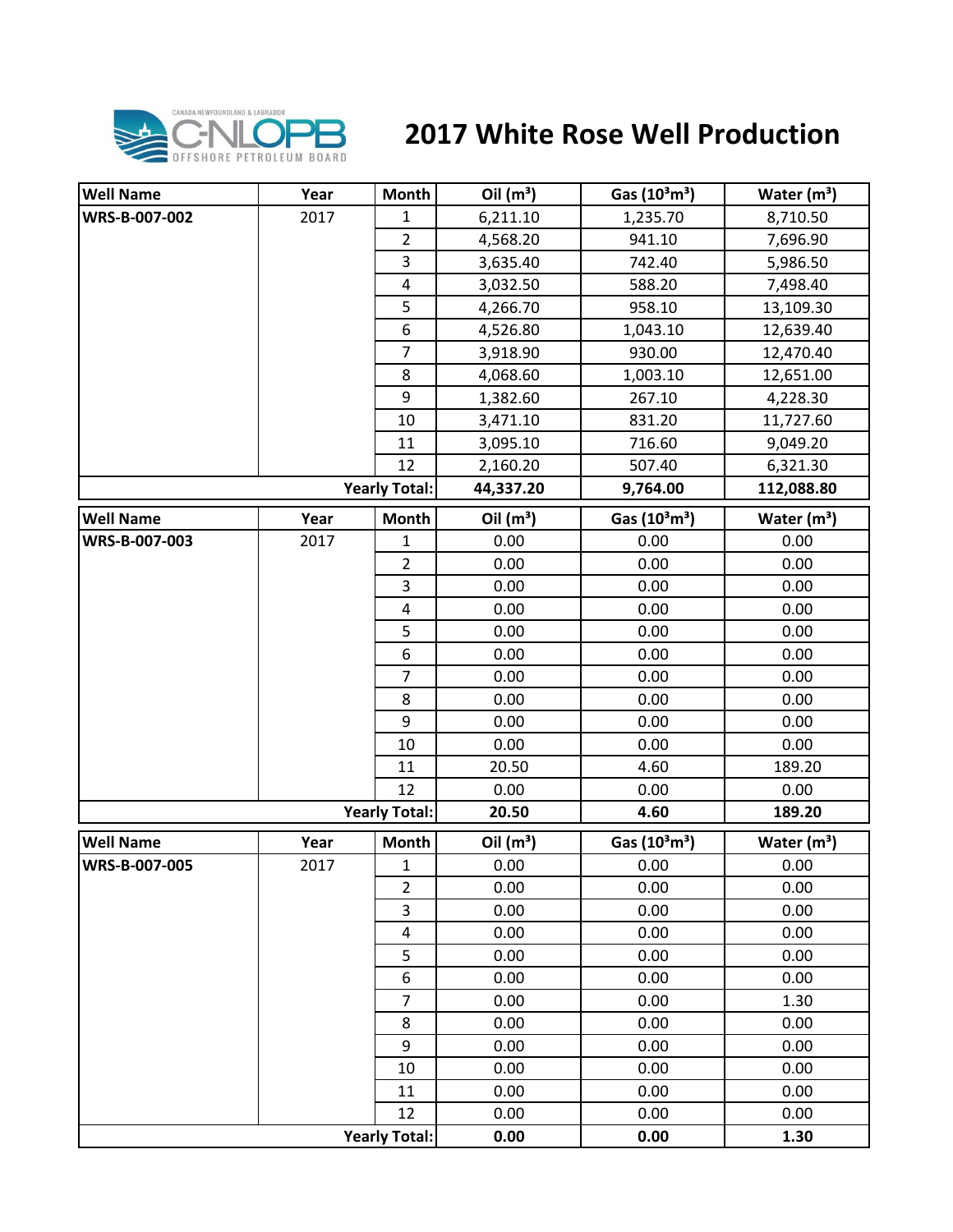| <b>Well Name</b>     | Year | <b>Month</b>   | Oil $(m^3)$ | Gas $(10^3 \text{m}^3)$ | Water $(m^3)$ |
|----------------------|------|----------------|-------------|-------------------------|---------------|
| WRS-B-007-010-Z      | 2017 | 1              | 9,071.90    | 1,153.10                | 9,770.50      |
|                      |      | $\overline{2}$ | 6,757.50    | 882.20                  | 8,614.70      |
|                      |      | 3              | 5,435.80    | 704.90                  | 7,097.30      |
|                      |      | 4              | 4,724.30    | 576.40                  | 7,577.90      |
|                      |      | 5              | 7,407.50    | 943.10                  | 8,087.40      |
|                      |      | 6              | 7,291.80    | 942.20                  | 7,669.30      |
|                      |      | 7              | 7,178.60    | 934.20                  | 8,021.50      |
|                      |      | 8              | 6,896.70    | 929.70                  | 8,203.40      |
|                      |      | 9              | 2,109.60    | 264.20                  | 2,699.30      |
|                      |      | 10             | 5,227.40    | 675.80                  | 7,301.60      |
|                      |      | 11             | 5,382.20    | 684.00                  | 7,783.70      |
|                      |      | 12             | 5,041.90    | 646.70                  | 8,033.50      |
| <b>Yearly Total:</b> |      |                | 72,525.20   | 9,336.50                | 90,860.10     |

| <b>Well Name</b> | Year | <b>Month</b>         | Oil $(m^3)$ | Gas $(10^3 \text{m}^3)$ | Water $(m^3)$ |
|------------------|------|----------------------|-------------|-------------------------|---------------|
| WRS-B-007-011    | 2017 | 1                    | 13,041.00   | 7,592.00                | 44,428.50     |
|                  |      | $\overline{2}$       | 9,031.80    | 5,397.10                | 39,546.00     |
|                  |      | 3                    | 7,445.10    | 4,437.70                | 32,922.00     |
|                  |      | 4                    | 7,410.60    | 1,917.10                | 33,553.90     |
|                  |      | 5                    | 13,313.30   | 2,080.10                | 42,109.20     |
|                  |      | 6                    | 14,055.90   | 2,206.00                | 40,224.90     |
|                  |      | 7                    | 14,301.60   | 2,843.60                | 40,524.70     |
|                  |      | 8                    | 13,989.50   | 3,109.60                | 41,713.70     |
|                  |      | 9                    | 4,261.80    | 780.30                  | 12,962.50     |
|                  |      | 10                   | 10,377.90   | 2,127.00                | 41,878.10     |
|                  |      | 11                   | 5,405.90    | 684.80                  | 49,657.10     |
|                  |      | 12                   | 3,133.20    | 402.00                  | 36,532.30     |
|                  |      | <b>Yearly Total:</b> | 115,767.60  | 33,577.30               | 456,052.90    |

| <b>Well Name</b>     | Year | <b>Month</b>   | Oil $(m^3)$ | Gas $(10^3 \text{m}^3)$ | Water $(m^3)$ |
|----------------------|------|----------------|-------------|-------------------------|---------------|
| WRS-E-018-002        | 2017 | 1              | 4,382.00    | 773.10                  | 12,274.30     |
|                      |      | $\overline{2}$ | 3,789.20    | 681.80                  | 11,197.70     |
|                      |      | 3              | 3,663.00    | 662.70                  | 8,742.50      |
|                      |      | 4              | 3,574.30    | 536.00                  | 10,325.60     |
|                      |      | 5              | 7,400.40    | 944.40                  | 13,092.50     |
|                      |      | 6              | 6,938.20    | 900.00                  | 11,582.00     |
|                      |      | 7              | 6,559.70    | 877.50                  | 10,545.60     |
|                      |      | 8              | 5,926.80    | 820.40                  | 11,218.10     |
|                      |      | 9              | 1,876.10    | 235.60                  | 3,699.90      |
|                      |      | 10             | 5,141.40    | 670.10                  | 9,545.90      |
|                      |      | 11             | 5,411.50    | 689.90                  | 6,660.00      |
|                      |      | 12             | 3,626.30    | 468.00                  | 4,872.60      |
| <b>Yearly Total:</b> |      |                | 58,288.90   | 8,259.50                | 113,756.70    |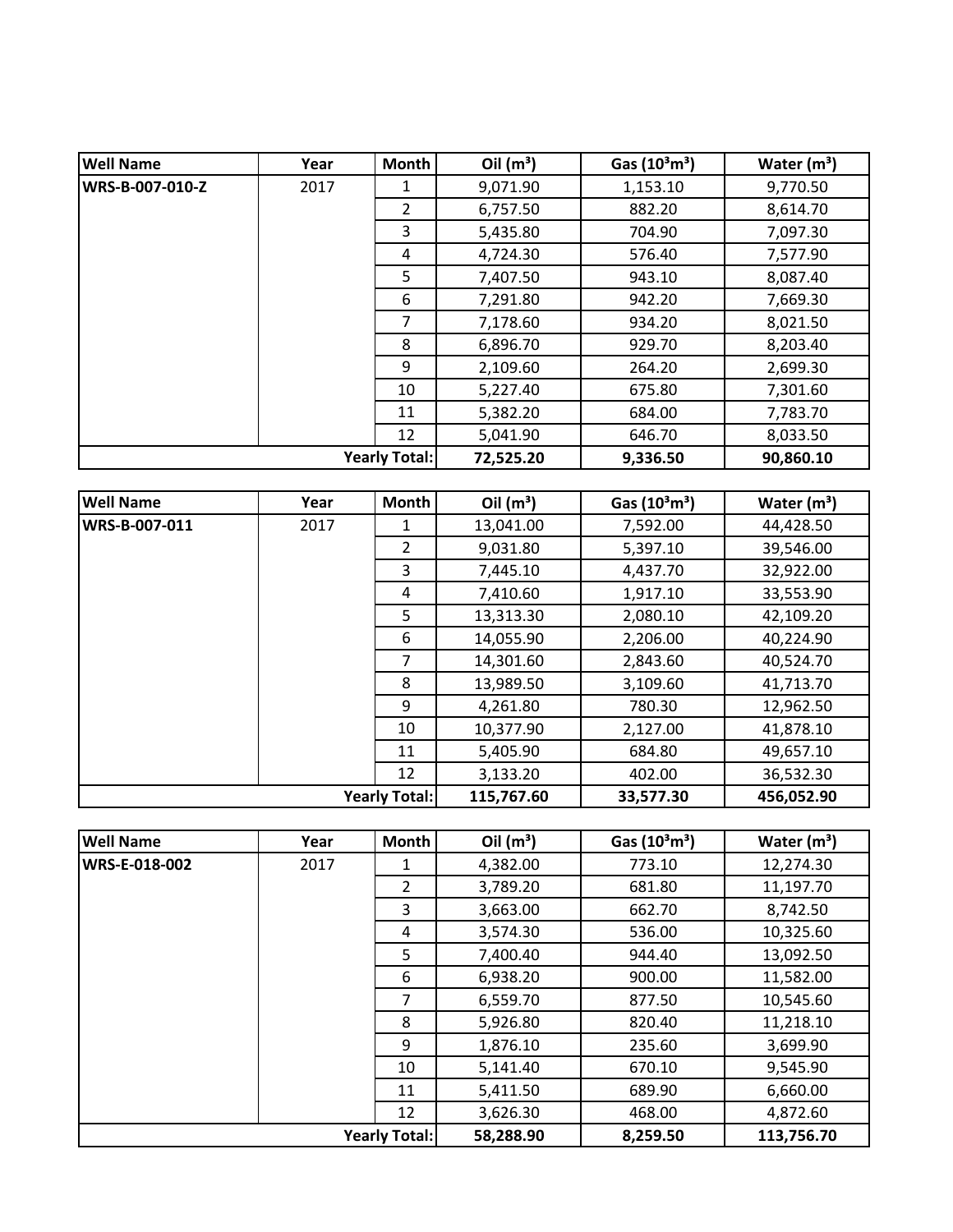| <b>Well Name</b>     | Year | Month          | Oil $(m^3)$ | Gas $(10^3 \text{m}^3)$ | Water $(m^3)$ |
|----------------------|------|----------------|-------------|-------------------------|---------------|
| WRS-E-018-004        | 2017 | 1              | 10,886.40   | 6,656.60                | 22,153.00     |
|                      |      | $\overline{2}$ | 8,879.20    | 5,732.50                | 20,697.00     |
|                      |      | 3              | 8,107.40    | 5,289.80                | 20,128.20     |
|                      |      | 4              | 7,443.90    | 4,064.30                | 22,724.30     |
|                      |      | 5              | 10,773.60   | 5,396.50                | 20,627.60     |
|                      |      | 6              | 10,419.30   | 4,376.20                | 19,656.60     |
|                      |      | 7              | 10,806.40   | 4,687.90                | 20,655.70     |
|                      |      | 8              | 10,172.40   | 4,492.00                | 19,845.40     |
|                      |      | 9              | 1,922.00    | 799.50                  | 4,012.00      |
|                      |      | 10             | 3,265.70    | 1,411.10                | 9,883.50      |
|                      |      | 11             | 5,817.60    | 1,292.70                | 14,837.80     |
|                      |      | 12             | 7,076.10    | 1,772.60                | 18,252.30     |
| <b>Yearly Total:</b> |      |                | 95,570.00   | 45,971.70               | 213,473.40    |

| <b>Well Name</b>       | Year | <b>Month</b>         | Oil $(m^3)$ | Gas $(10^3 \text{m}^3)$ | Water $(m^3)$ |
|------------------------|------|----------------------|-------------|-------------------------|---------------|
| <b>WRS-E-018-006-Z</b> | 2017 | 1                    | 17,065.90   | 2,279.90                | 14,507.80     |
|                        |      | $\overline{2}$       | 14,845.10   | 2,033.10                | 13,454.90     |
|                        |      | 3                    | 13,596.50   | 1,860.80                | 13,184.90     |
|                        |      | 4                    | 13,284.30   | 1,740.20                | 15,221.20     |
|                        |      | 5                    | 15,984.20   | 2,417.70                | 11,640.70     |
|                        |      | 6                    | 14,834.00   | 2,265.40                | 11,963.40     |
|                        |      | 7                    | 14,725.70   | 2,602.70                | 11,630.10     |
|                        |      | 8                    | 15,320.30   | 2,770.80                | 12,558.90     |
|                        |      | 9                    | 4,734.60    | 741.50                  | 5,478.60      |
|                        |      | 10                   | 15,166.20   | 2,531.90                | 11,944.80     |
|                        |      | 11                   | 15,957.60   | 2,034.00                | 8,967.70      |
|                        |      | 12                   | 15,168.80   | 1,956.60                | 9,140.20      |
|                        |      | <b>Yearly Total:</b> | 170,683.20  | 25,234.60               | 139,693.20    |

| <b>Well Name</b>     | Year | <b>Month</b>         | Oil $(m^3)$ | Gas $(10^3 \text{m}^3)$ | Water $(m^3)$ |
|----------------------|------|----------------------|-------------|-------------------------|---------------|
| <b>WRS-E-018-008</b> | 2017 | 1                    | 2,556.70    | 1,165.70                | 21,427.30     |
|                      |      | $\overline{2}$       | 2,638.30    | 1,262.40                | 21,478.60     |
|                      |      | 3                    | 2,602.50    | 1,298.90                | 19,870.50     |
|                      |      | 4                    | 3,653.80    | 1,724.70                | 16,948.40     |
|                      |      | 5                    | 1,416.30    | 695.40                  | 29,562.00     |
|                      |      | 6                    | 1,342.00    | 672.00                  | 28,703.80     |
|                      |      | 7                    | 1,508.40    | 761.10                  | 29,263.80     |
|                      |      | 8                    | 1,460.00    | 754.30                  | 29,037.50     |
|                      |      | 9                    | 342.00      | 166.60                  | 8,501.40      |
|                      |      | 10                   | 869.00      | 436.40                  | 28,345.90     |
|                      |      | 11                   | 3,400.30    | 901.20                  | 22,800.80     |
|                      |      | 12                   | 608.00      | 162.90                  | 4,311.90      |
|                      |      | <b>Yearly Total:</b> | 22,397.30   | 10,001.60               | 260,251.90    |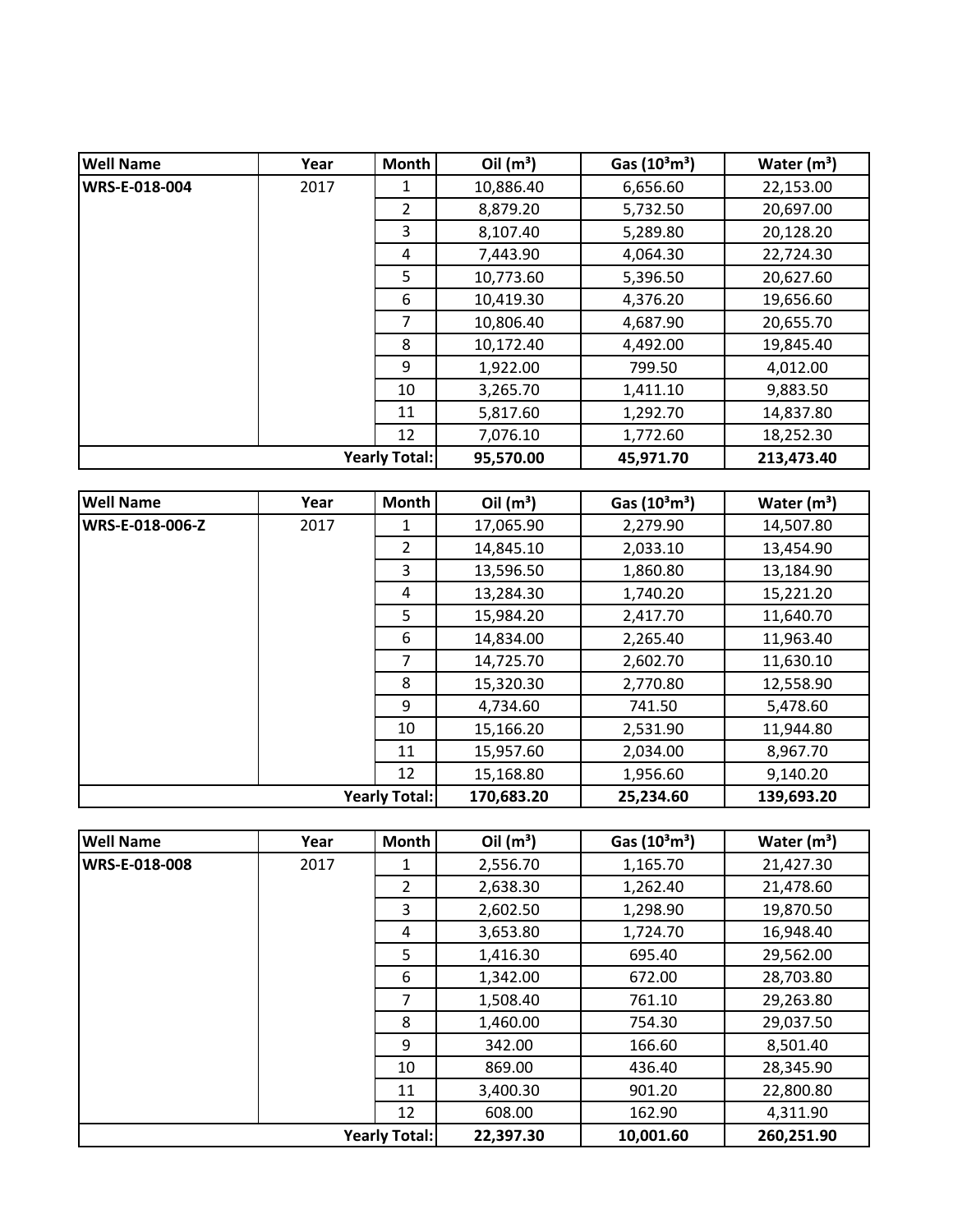| <b>Well Name</b> | Year | <b>Month</b>         | Oil $(m^3)$ | Gas $(10^3 \text{m}^3)$ | Water $(m^3)$ |
|------------------|------|----------------------|-------------|-------------------------|---------------|
| WRS-J-005-007    | 2017 | 1                    | 0.00        | 0.00                    | 0.00          |
|                  |      | 2                    | 0.00        | 0.00                    | 0.00          |
|                  |      | 3                    | 0.00        | 0.00                    | 0.00          |
|                  |      | 4                    | 0.00        | 0.00                    | 0.00          |
|                  |      | 5                    | 0.00        | 0.00                    | 0.00          |
|                  |      | 6                    | 0.00        | 0.00                    | 0.00          |
|                  |      | 7                    | 0.00        | 0.00                    | 0.00          |
|                  |      | 8                    | 0.00        | 0.00                    | 0.00          |
|                  |      | 9                    | 0.00        | 0.00                    | 0.00          |
|                  |      | 10                   | 0.00        | 0.00                    | 0.00          |
|                  |      | 11                   | 0.00        | 0.00                    | 0.00          |
|                  |      | 12                   | 8,835.00    | 1,122.30                | 4,554.00      |
|                  |      | <b>Yearly Total:</b> | 8,835.00    | 1,122.30                | 4,554.00      |

| <b>Well Name</b> | Year | Month                | Oil $(m^3)$ | Gas $(10^3 \text{m}^3)$ | Water $(m^3)$ |
|------------------|------|----------------------|-------------|-------------------------|---------------|
| WRS-J-005-002    | 2017 | 1                    | 40,007.00   | 22,576.40               | 27,635.00     |
|                  |      | $\overline{2}$       | 33,208.80   | 19,203.30               | 28,370.90     |
|                  |      | 3                    | 28,909.10   | 17,280.50               | 28,439.50     |
|                  |      | 4                    | 29,091.90   | 17,500.90               | 32,286.50     |
|                  |      | 5                    | 27,773.10   | 21,583.80               | 34,693.70     |
|                  |      | 6                    | 22,080.60   | 20,963.30               | 38,997.40     |
|                  |      | 7                    | 22,615.30   | 23,883.60               | 39,858.00     |
|                  |      | 8                    | 21,922.90   | 23,846.80               | 40,244.50     |
|                  |      | 9                    | 4,095.90    | 4,089.40                | 15,942.30     |
|                  |      | 10                   | 15,045.40   | 16,374.10               | 42,572.30     |
|                  |      | 11                   | 22,054.90   | 21,559.40               | 31,417.50     |
|                  |      | 12                   | 17,786.20   | 21,077.80               | 26,992.30     |
|                  |      | <b>Yearly Total:</b> | 284,591.10  | 229,939.30              | 387,449.90    |

| <b>Well Name</b>     | Year | <b>Month</b>   | Oil $(m^3)$ | Gas $(10^3 \text{m}^3)$ | Water $(m^3)$ |
|----------------------|------|----------------|-------------|-------------------------|---------------|
| WWR-E-018-010        | 2017 |                | 20,716.80   | 2,310.00                | 2,812.00      |
|                      |      | $\overline{2}$ | 18,328.50   | 2,106.80                | 2,607.80      |
|                      |      | 3              | 17,142.20   | 1,965.80                | 2,466.20      |
|                      |      | 4              | 17,399.90   | 1,884.80                | 3,638.30      |
|                      |      | 5              | 13,641.10   | 1,522.40                | 3,485.40      |
|                      |      | 6              | 11,851.30   | 1,364.60                | 3,040.00      |
|                      |      | 7              | 11,331.10   | 1,315.00                | 3,223.50      |
|                      |      | 8              | 10,836.00   | 1,290.60                | 3,062.20      |
|                      |      | 9              | 3,893.80    | 435.00                  | 1,141.60      |
|                      |      | 10             | 10,572.00   | 1,209.10                | 2,982.30      |
|                      |      | 11             | 9,981.90    | 1,130.60                | 1,908.70      |
|                      |      | 12             | 8,649.40    | 987.90                  | 1,715.40      |
| <b>Yearly Total:</b> |      |                | 154,344.00  | 17,522.60               | 32,083.40     |